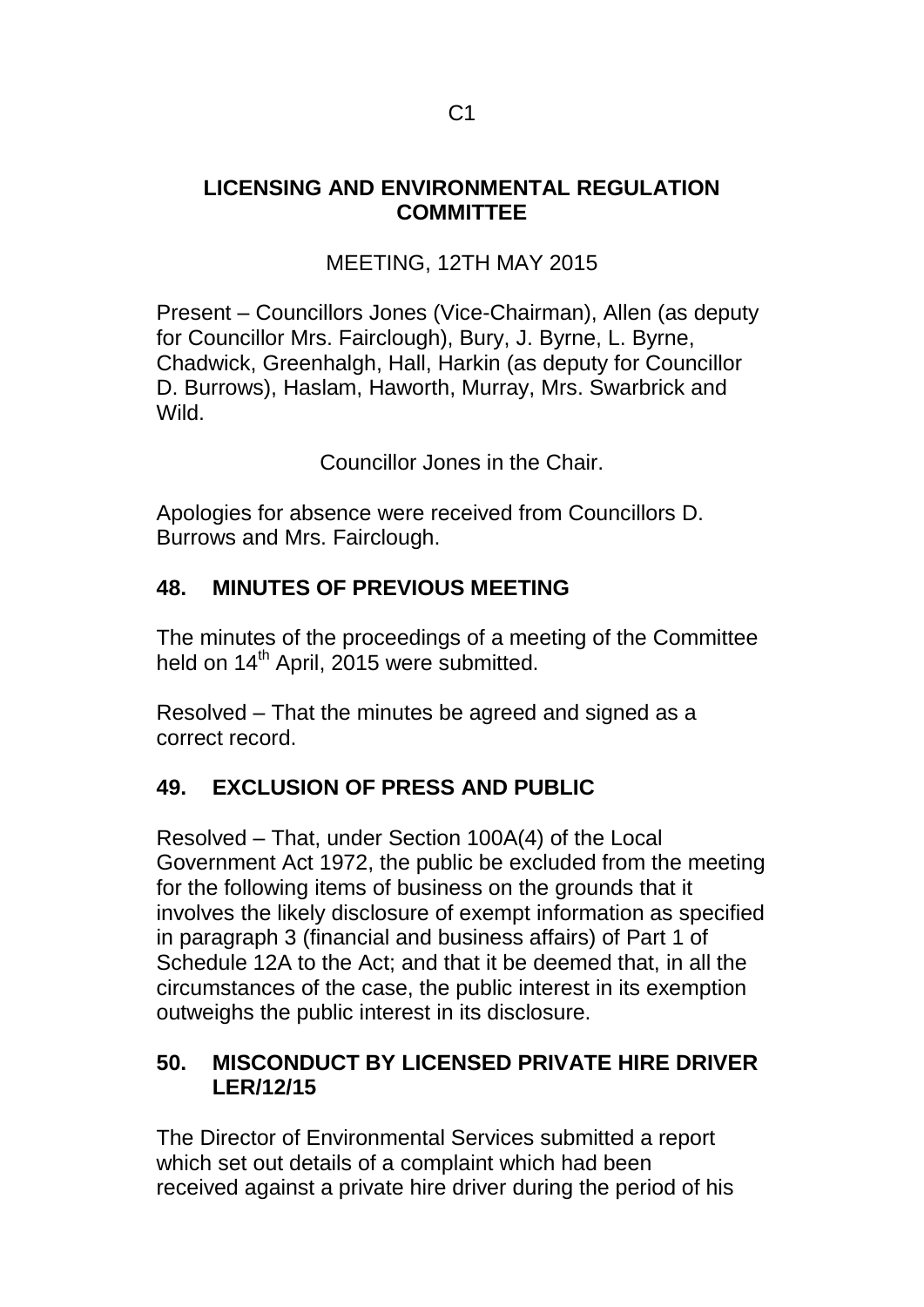licence.

The driver, his representative, and a witness attended the meeting.

The complainant and his partner also attended the meeting.

Mrs Pritchard, Principal Licensing Officer also attended.

The Committee heard representations both verbally and in writing from Mrs Pritchard, Principal Licensing Officer, and from the Complainant and his partner. The Committee also heard representations from the driver's representative, the driver and his witness

The Committee gave careful consideration to the information provided in the report and on questioning the evidence from all of the parties attending the hearing.

Resolved – That the licence to drive a private hire vehicle be revoked on the basis that the Committee is not satisfied that the driver is a fit and proper person to hold a licence at this time.

In coming to its decision the Committee was mindful of its duty to protect the public and the complaint of misconduct related to a serious assault by a private hire driver on a customer whilst acting as a taxi driver.

Following consideration of all the evidence the Committee found that on the balance of probabilities the driver did assault the customer on  $8<sup>th</sup>$  March 2015 causing him to fall and suffer serious injury to his leg. Drivers are placed in a position of trust and have a duty to conduct themselves in a professional manner at all times and the driver concerned should not have retaliated with violence when a dispute over a fare had ensued.

The Committee, in coming to its decision, specifically also took account of, viz-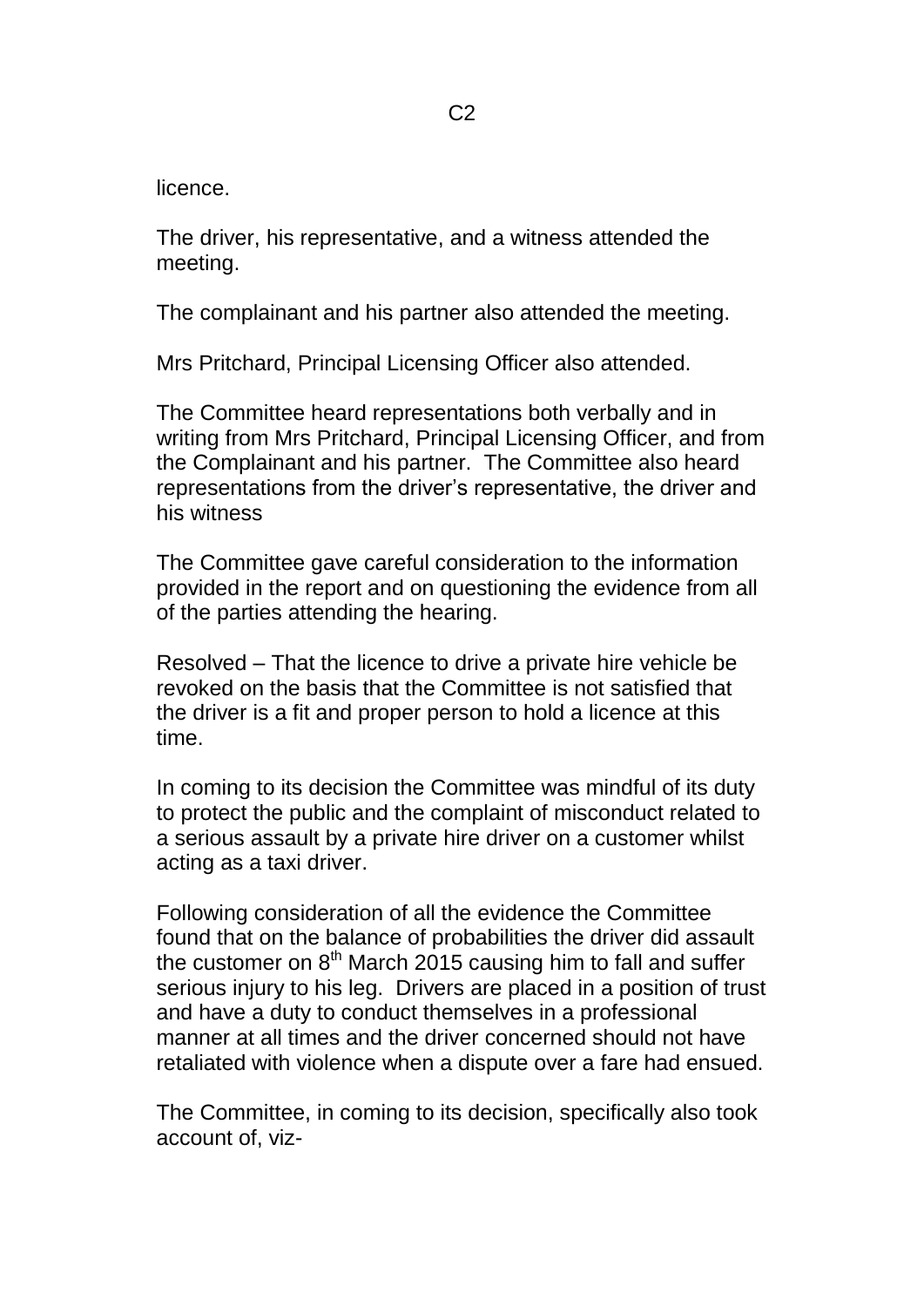- The written statements from the GMP officer, the complainant, his partner and from the driver's witness in relation to the incident;
- The oral testimony of the complainant and his partner which the Committee found to be credible;
- The Committee considered that on the balance of probabilities that the driver had punched the customer which led him to fall on the ground and suffer a fracture to his leg;
- The Committee did not find the driver's testimony to be credible and did not believe that the witness had witnessed the incident as he alleged;
- The Committee did not accept the driver's explanation that he was acting in self defence and found that even if the customer had provoked the driver, the driver should not have acted in a violent manner towards the customer; and
- The Council's Licensing Policy relating to offences of violence.

The Committee's primary duty is of concern for the safety and wellbeing of the public and this includes the most vulnerable in the community,the driver would work in an unsupervised environment and must ensure that he acts professionally and behaves in a safe and suitable manner at all times.

There is reasonable cause to revoke the licence with immediate effect under Section 61 (2B) of the Local Government (Miscellaneous Provisions) Act, 1976 in the interests of public safety due to the violence shown by the driver to a passenger whilst acting as a private hire driver.

#### **51. MISCONDUCT BY LICENSED PRIVATE HIRE DRIVER LER/13/15**

The Director of Environmental Services submitted a report which set out details of a complaint which had been received against a private hire driver during the period of his licence.

The driver attended the meeting.